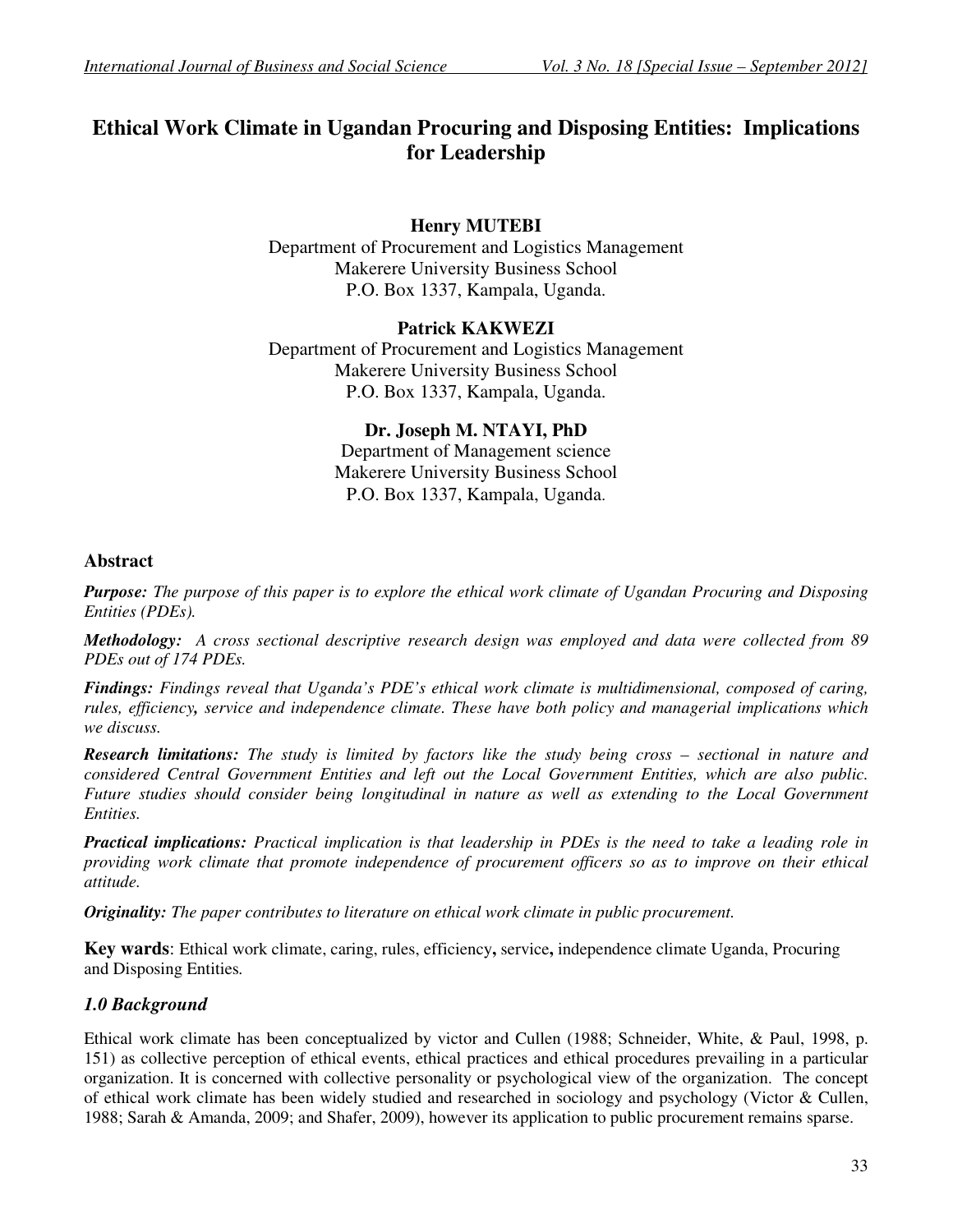Empirical studies in public procurement from sub-Saharan Africa largely ignore ethical work climate and yet the psychological environment of public procuremnet officers affect their perceptions (Ntayi et al., 2010; Ntayi, Byabashija, Eyaa, Ngoma, & Muliira, 2010). This is supported by a new stream of research from Ugandan retail outlets of medium to large entreprises which revealed that instrumental ethical climate was a significant predictor of employee behavioural performance (Ntayi, Beijuka, Mawanga, & Muliira, 2009).

Ethical work climate is important because organizations that strive for excellence have high expectations for socially responsible and ethical behaviors (Ntayi et al., 2012). However, Ugandan PDEs are characterized by high incidence of unethical behavior. This tends to increase the PDEs liability, transaction costs (Neese, Ferrell, & Ferrell, 2005) and low performance (Leung, 2008). This study attempts to explore the prevailing PDE ethical work climate and provide leadership implications. The joint interest, efficiency, code of conduct and the governing law(Victor & Cullen, 1988), and ego are some of the common implications for leadership in organizations today (VanSandt, Shepard & Zappe, 2006 and Deshapande, 1996).

## *2.0 Literature Review*

Ethical climate is the prevailing perception of typical organizational practice and procedure which has been set to guide mode of conduct of moral value or ethical content (Victor & Cullen, 1988). Starrat (1991) maintains that ethical climate provide ethical environment that constitute a firm foundation for daily decision making by PDE's officer and for the behavior of people involved in the procurement process. Victor & Cullen (1988) conceptual framework compose two dimension of ethical climate. The first dimension is ethical criteria or principle used in decision making; this involves egoism (maximizing self interest), benevolence (maximizing joint interest as many as possible) and principle (adherence to universal standard and belief or moral principle).The second dimension represent locus analysis of moral reasoning from which individual receive to make individual judgment of what is considered appropriate ethically; this includes individual (employee self determined ethical belief), local (organization standard and policies) and cosmopolitan (societal or external bodies to individual and organization). A cross tabulation of these two dimension results into nine potential ethical climates, however studies show that only five ethical climate extracted from Victor & Cullen (1988) frame work have been validated against various measure of organization effectiveness. The ethical climate are independence, caring, law and code, rules and instrumental (Martin & Cullen, 2006, VanSandt, Shepard & Zappe, 2006 and Deshapande, 1996).

Law and Code climate this is associated with the principle criteria at the cosmopolitan level. In this climate employee are directed by laws, regulations and professional code (Rosenblatt & Peled, 2002). In PDE's the public procurement process is governed by the PPDA Act, 2003 and professional code of conduct. Section 45 of the PPDA Act, 2003 requires PDE's to follow procedures stipulated in various section before awarding contracts. Also section 55 of the same Act emphasizes the application of rules, guideline and regulation set out by relevant bodies and according to section 93(1) of the PPDA Act, 2003 public officers as well as expert engaged to deliver specific service are entitled to sign the code of ethical conduct as specified in the fifth schedule of the PPDA Act,2003 pp 56.

Rule climate this is associated with the principal ethical criteria and organizations rules and procedures determined by the organization such as code of conduct (Rosenblatt & Peled, 2002). Folger & Konovsky (1981) argue that procedures that are used to determine outcome decision in order to be perceived fairly, rule and procedures set by organization should be consistent, bias free and take into account the concerns of all parties and be morally acceptable (PPDA Act, 2003). Based on this logic which means that PDE's uses to determine outcome is contrary to the rules and procedures established this prompt individual attitude of unethical practice such as bribery.

Caring climate is associated with egoism ethical criteria at the cosmopolitan level and benevolence at all levels. In this climate employee mainly have genuine or sincere attitude towards others' welfare within and outside the organization that might be affected by their ethical decision (Rosenblatt  $&$  Peled, 2002). In this climate employees belief that the organization ethical policies and practice includes concern for organizational members as well as the society at large. In the work environment where employees focus on the unit or individual as referent and are amplified by their interactions of common experience such as exposure to similar organizational ethical policies and systems may be sufficient for creating similar perception of the climate based on the type of locus analysis (Robertson & Colquitt, 2005).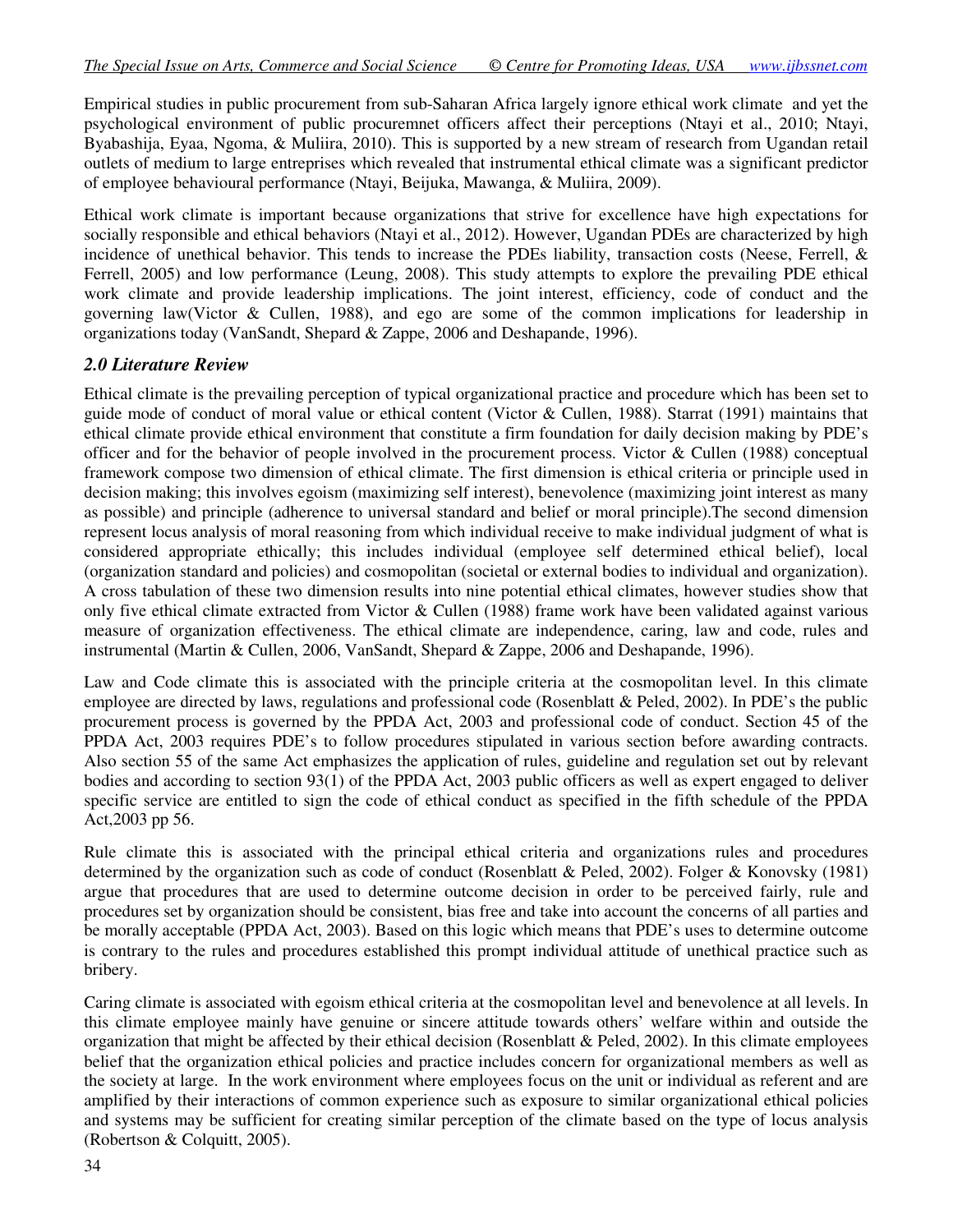Conversely Robertson & Colquitt (2005) continue to argue that it is difficult in team because members' attitude about ethical practice cannot be easily transmitted between one another. In this regard it is easy for employee to practice ethical practice at individual level than at society level. The pursuit of self focused attitude protects individual's outcomes and provides evidence of their status and standing within the organization. Rupp, Ganapathi, Aguilera & Willium (2006) argue that the cosmopolitan interest employee uphold moral and ethical standard when the social concern that is embedded in an organizations action, the outcomes that result from such action and how individuals both within and outside the organization are treated interpersonally as a result of these action.

The belief at individual level influence ethical attitude of self interest, emotional, and behavior response as well as societal interest when there is organizational climate concerns for social responsibility (Rup et al, 2006). Thus people have an attitude that the organization does not treat everyone equally are likely to withhold discretionary behaviors and limit their contributions to the organizations to those behaviors that are formally prescribed.

Independent climate this is associated with principle criteria at the individual level. In this climate employees are guided by personal convictions and personal morality (Rosenblatt & Peled, 2002). As person act according to their own personal attitude (behavior control), the theory of planned behavior by Azjen (1991) states that behavior intentions are the most immediate precursor of behavior and intention are predicted by behavior control, expected utility and perceived norms. Cropanzano,Rupp, Mohler & Schminke (2001) assert that attitude towards behaviour is based in large part in norms and value as people comes from different culture. In consonance with Cropanzano et al (2001) it means that attitudes of people depends to the degree of exposure to consensually validated opinions regarding the appropriate way to organizational ethical climate.

Lastly is the instrumental climate which involves egoism criteria at the individual and local levels. In this climate personal interest and organizational interest are important (Rosenblatt & Peled, 2002) even at the expenses of others (Martin & Cullen, 2006). Bakhshi, Kumar, & Rani, (2009) contend that employee develop an attitude towards organization interest when they perceive that they are treated fairly. In so doing employee maintain communal relationship which promote greater affective commitment and trust to the organizations. From the above review we hypothesize that the ethical work climate of Ugandan PDEs is multidimensional composed of:

- a) Maximizing of self- interest.
- b) Maximizing joint interest (benevolence).
- c) Adherence to universal standard and belief or moral principle.
- d) Employee self-determined ethical belief.
- e) Organization standard and policies.
- f) Societal or external bodies to individual and organization.

## *3.0 Methodology*

## **3.1 Research design, Sample and Data collection procedure**

A cross sectional, descriptive and correlation survey research design were applied since this was an exploratory study. Data were collected from PDE's, an area that has been examined in previous National integrity surveys (NIS) and IGG surveys. Public procurement, especially at the central government levels, is believed to be one of the principle areas where the ethical attitudes has been affected this is evidenced by the unethical practices that are blossomed (NIS, 2002; NIS, 2006) cited by (Ntayi, Eyaa, & Ngoma., 2010). Different personnel perform procuremnet functions like Principle procurement officers, senior procurement officers, procurement officers, assistant procurement officers and the Contracts committee members of the various PDEs. Data was collected using a self-administered questionnaire. This was intended to gather the respondents' opinions relating to ethical work climate. A sample of 126 PDEs out of 174 PDEs was randomly selected to ensure representativeness. 89 fully filled questionnaires were received from PDEs representing a reponse rate of 51.15%.

#### **3.2 Measurement and scores**

Ethical work climate scales were adapted from Victor and Cullen (1988). These include the following dimensions: caring, principle, rules/law and codes, independence, instrumental, professionalism and efficiency. These metrics have been used in other studies (e.g Orly & Zehava, 2010; Shafer, 2009; Okpara & Wynn, 2008; Martin & Cullen, 2006).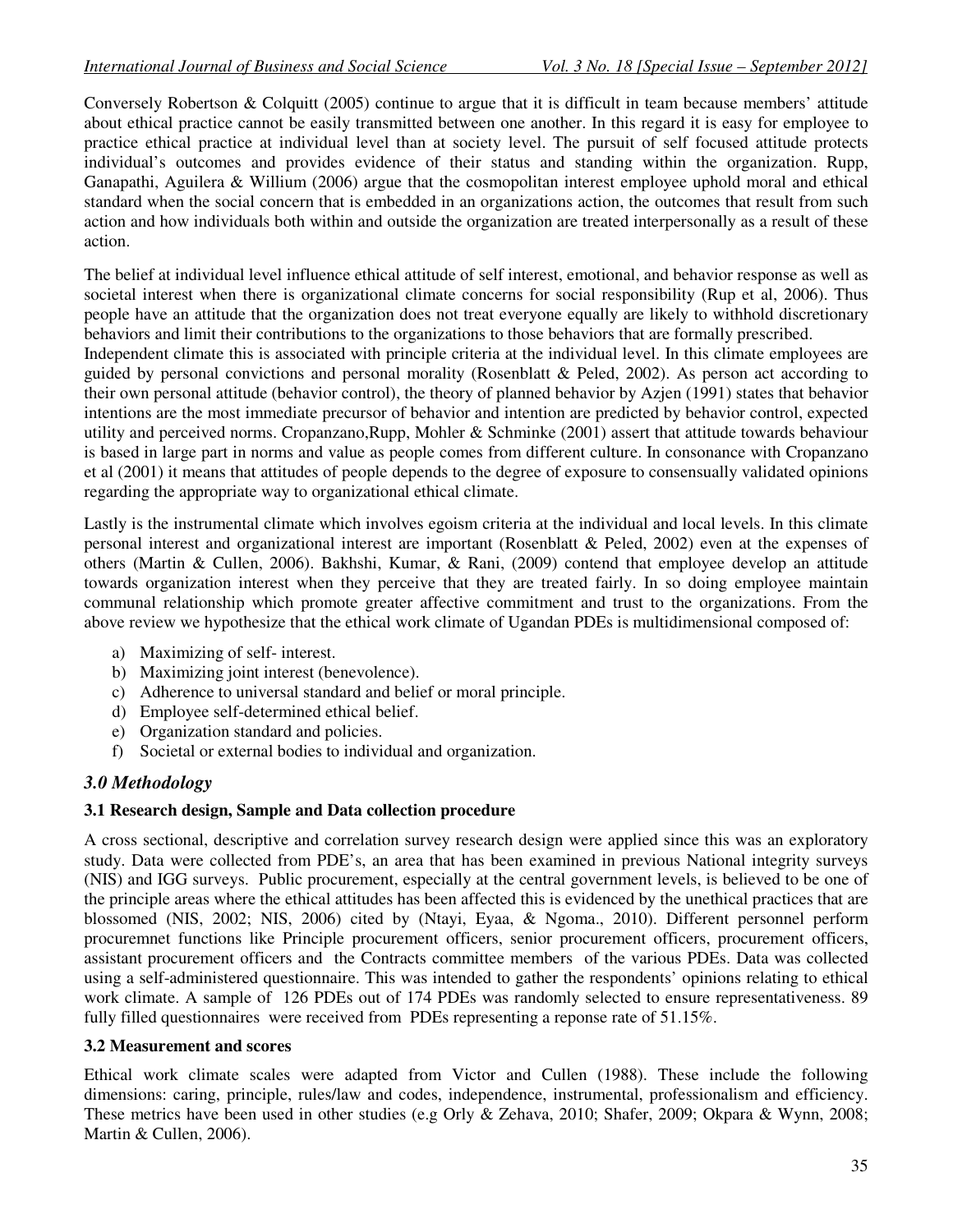Responses to all items scales were anchored on a five (5) point Likert scale ranging from "5" = strongly agree to " $1"$  = strongly disagree. The composite variable of ethical work climate yielded a Cronbach Alpha ( $\alpha$ ) coefficient of 0.876.

# *4.0 Results*

#### **4.1 Sample Characteristics**

Majority of the respondents (93.2%) had acquired training in procurement management, compared to 6.8% who had not acquired any training in procurement management. The study revealed that 66.8% of the respondents were males leaving 33.2% females. 47.2% of the male procurement staff had worked in these PDE's for less than 4 years, followed by (39.4%) who had worked between (4-6 years) while those who had worked for more than 9 years were (7.9%). Among the female, 60.3% had worked for less than 4 years, 6.3% had worked for more than 9 years while none of the female had worked between 4-6 years.

#### **4.2 The factor structure of ethical work climate**

Factor analysis was used to examine the factor structure of the ethical work climate components. Factor loadings of 0.50 and above were considered significant for this study. Five components were obtained accounting for 60.69% of the variance in ethical work climate. The contribution of each of the five components were: Benevolence (Maximizing Joint interest) (29.256%), Laws and Code climate (9.263%), Efficiency (8.493%), Service (7.217%) and Maximizing Self-interest (Egoism) Climate (6.461%). The detailed results of factor analysis are presented in table 1 below.

#### **Table 1; Shows** the **factor structure of ethical work climate.**

| <b>Factor Analysis: Ethical Work Climate Components</b>                                           | Benevolence<br>interest)<br>(Joint | Code climate<br>Laws and | Efficiency | Service | Self-interest<br>$(\mathrm{Egoism})$ |
|---------------------------------------------------------------------------------------------------|------------------------------------|--------------------------|------------|---------|--------------------------------------|
| In this company, our major concern is always what is best for the other person                    | .572                               |                          |            |         |                                      |
| In this company, people look out for each other's good.                                           | .623                               |                          |            |         |                                      |
| What is best for each individual is a primary concern in this organization.                       | .721                               |                          |            |         |                                      |
| Our major consideration is what is best for everyone in this company                              | .631                               |                          |            |         |                                      |
| People are very concerned about what is generally best for employees in the<br>company            | .587                               |                          |            |         |                                      |
| Successful people in this company go by the book                                                  |                                    | .527                     |            |         |                                      |
| Successful people in this company strictly obey the company policies                              |                                    | .611                     |            |         |                                      |
| In this company, each person is expected, above all, to work efficiently                          |                                    |                          | .587       |         |                                      |
| The most efficient way is always the right way in this company                                    |                                    |                          | .502       |         |                                      |
| People in this company are actively concerned about the customer's, and the<br>public's interest. |                                    |                          |            | .512    |                                      |
| The effect of decisions on the customer and the public are a primary concern<br>in this company.  |                                    |                          |            | .539    |                                      |
| In this company, people are expected to follow their own personal and moral<br>beliefs            |                                    |                          |            |         | .518                                 |
| In this company, people are guided by their own personal ethics                                   |                                    |                          |            |         | .516                                 |
| Eigen value                                                                                       | 5.266                              | 1.667                    | 1.529      | 1.299   | 1.163                                |
| Variance %                                                                                        | 29.256                             | 9.263                    | 8.493      | 7.217   | 6.461                                |
| Cumulative %                                                                                      | 29.256                             | 38.519                   | 47.012     | 54.229  | 60.690                               |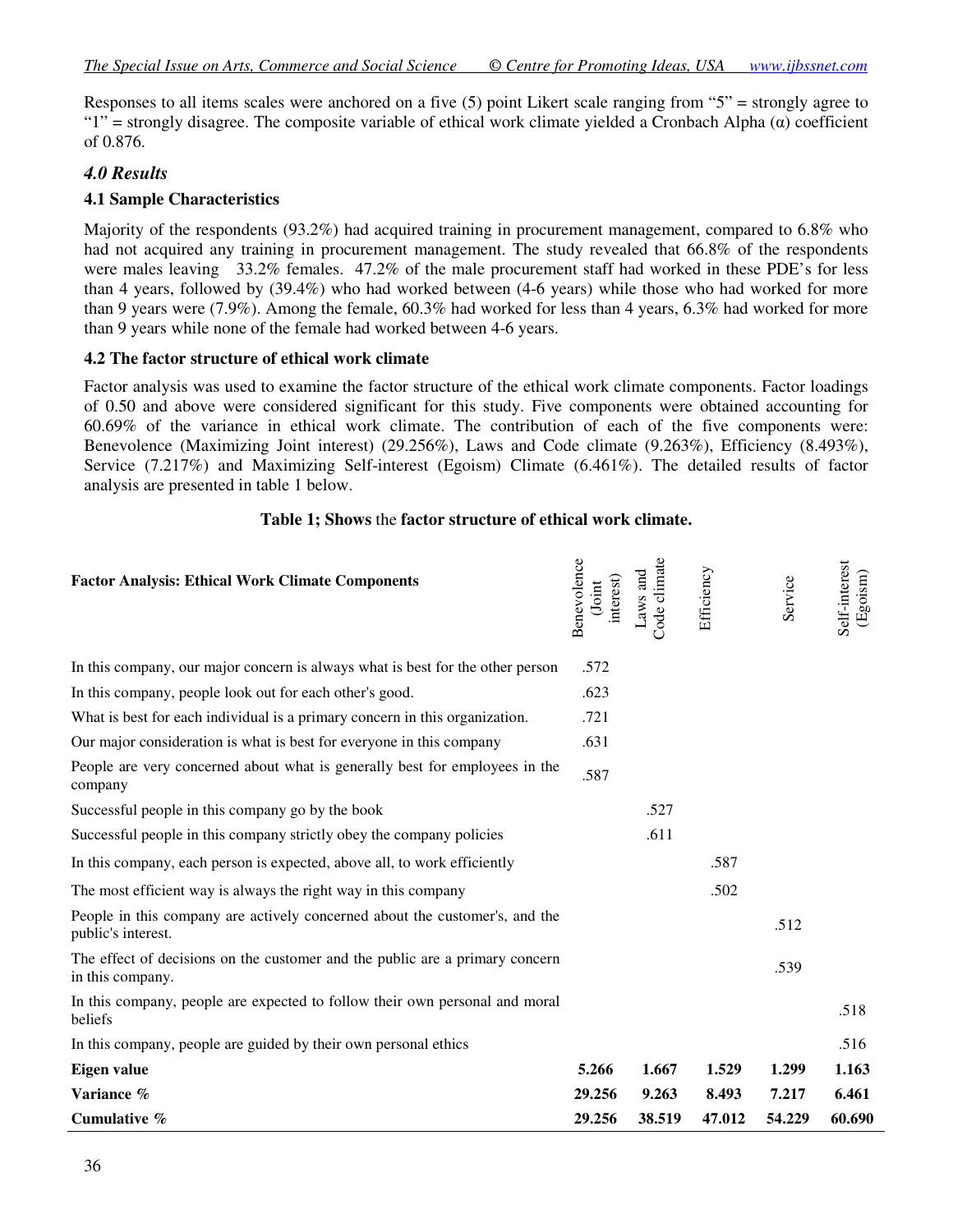Analysis of the results in the table above indicates that: 5 items loaded on Benevolence (Joint interest) climate. This implies that in most PDEs, what is best for each individual is a primary concern (.721), it was clear that consideration for everyone in PDE's (.631) and prioritizing out for each other good (.623) are critical.

Two items loaded on Laws and Code climate, Efficiency, service and Maximizing Self-interest (Egoism) climate. Items that loaded on Laws and Code climate include; people in public institution strictly obey the company policies (.611) and people going by the book (.527). While Efficiency ethical work climate is composed of people being expected above all, to work efficiently (.587) and the most efficient way in public institution is always the right way of performing duties (.502).

Service ethical work climate, was noted to be composed of the effect of decisions on the customer and the public are a primary concern in this company (.539) and people in this company are actively concerned about the customer's, and the public's interest (.512). While independence ethical work climate was noted to have component like people in public institution being expected to follow their own personal and moral beliefs (.518) and people is guided by their own personal ethics (.516). This implies that leaders of these PDEs should make decision having in mind the interest of customers and the public. Effective leaders keep their egos under control to neutralize the negative impact on team dynamics.

# *5.0 Discussions of Findings*

Our hypotheses were partially supported. Results indicated that ethical work climate is a multidimensional construct composed of Benevolence (Joint interest), Laws and Code climate, Efficiency, Service and maximizing Self-interest (Egoism). Contrally to our study, Cullen &Victor,(1988); Cullen, Victor, & Bronson, (1993) studies verified seven distinct ethical work climate types. Victor and Cullens dimensions of instrumental, caring and independence were not replicated. These findings are partially supported by Rosenblatt & Peled,  $(2002)$  who assert that in these PDEs employees have genuine or sincere interest in others. There is ample support for the existence of the Laws and Code climate factor as a separate ethical climate type in this study because Uganda's public procurement is governed by laws and procurement officers are supposed to follow the rule, procedure laid down in the laws that govern it.

Efficiency climate was described by two statements from the Egoistic/ Cosmopolitan cell, each of which deals with efficient work and doing work in the right way. This factor appeared as a separate ethical climate type in only two of the previous studies Cullen and Victor (1987); Cullen, Victor & Bronson (1993) participated. Victor and Cullen noted that the egoistic/Cosmopolitan items have been unstable, and postulate that "this instability may be due to the particular meaning the CE items have within each context (e.g. efficiency being more embedded in the rule of the plant than in the other contexts)" (Victor & Cullen, 1988: 111). This seems reasonable because respondents viewed efficiency as a matter separate and distinct from work climates. "Efficiency" is as widely touted as a vital component of competitiveness that it may be viewed in many organizations as simply a sound business practice.

The service climate has been identified as a separate ethical climate type Wimbush, Shepard, & Markham, (1997a), although it has been referred to variously as "service," "social responsibility," and "social caring." Maximizing self-interest was the fifth component. All the loadings deal with personal morals and beliefs, with the only difference being whether there is room for them in the organization. The implication for leadership in these PDEs is to provide an environment where personal morals and beliefs are followed by these procurement officers while performing their duties. The leaders in organizations should help others members to survive and prosper over the long term and in seeking their own personal and professional fulfillment.

## *6.0 Conclusion, Policy and Managerial Implications*

From the above discussion we conclude that first the more PDEs get to know and improve their ethical work climate, the more the accounting officers will be able to manage and lead PDEs. Second, independence as a component of ethical work climate is a significant predictor of ethical attitudes of procurement officers. This study reveals the need for PDEs to nurture a positive ethical work climate, encourage independence of the procurement officer to improve on the ethical attitudes of these officers in order to promote ethical procurement behavior. The implication for leadership in PDEs is the need to take a leading role in providing work climate that promote independence of procurement officers so as to improve on their ethical attitude.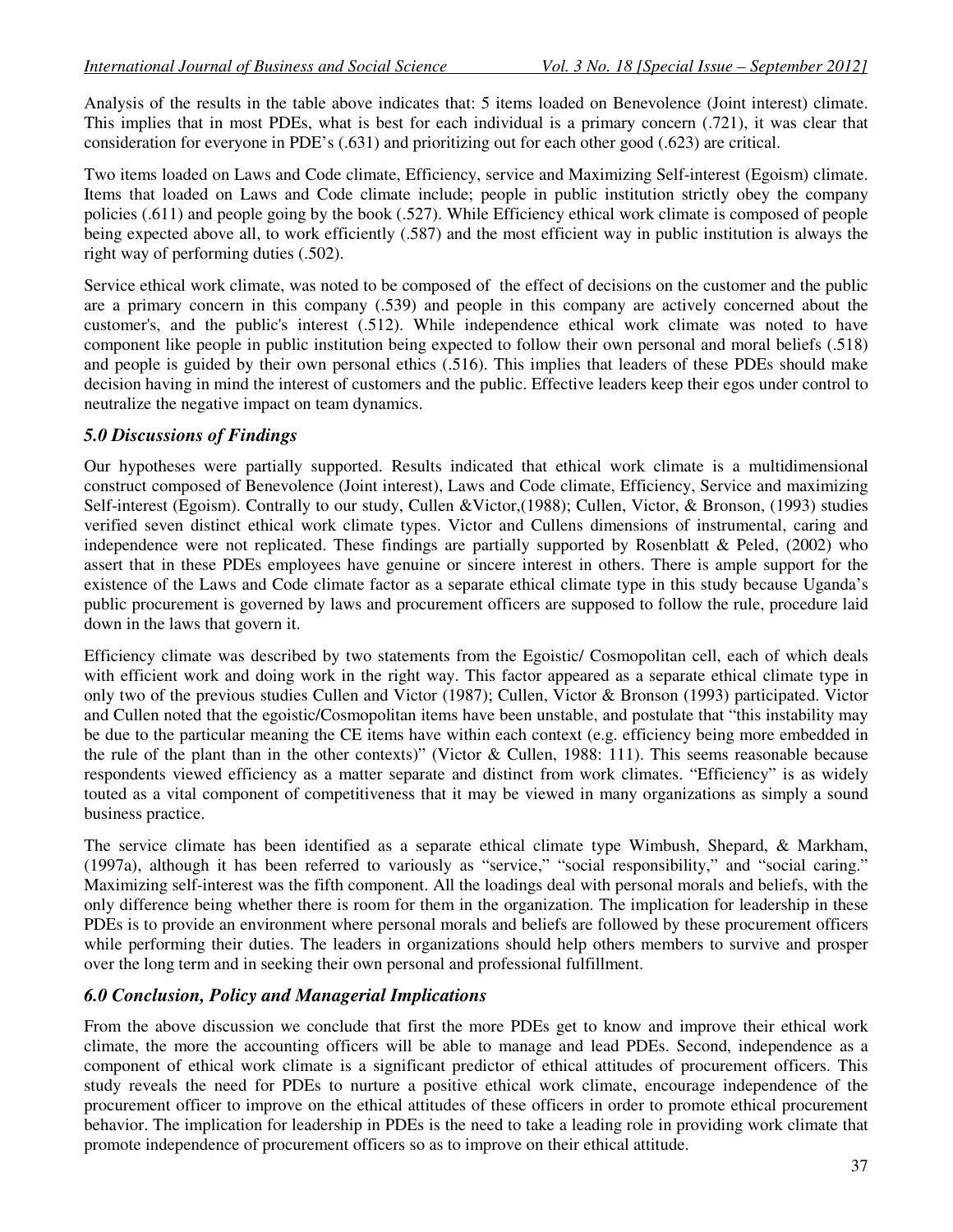## *7.0 Limitations and Directions for future research.*

Our study is subject to several shortcomings that limit interpretation of results.

First, this study handled very sensitive constructs of ethical work climate. This had attendant weaknesses related to the emotions that were attached to some issues which had gone bad, probably limiting the honesty of responses. Another limitation relates to data collection at a single point in time which does not allow for changes in behavior over time. We therefore recommend a longitudinal study of ethical work climate and ethical attitude. We recommend future scholars to extend the study to the Local Government, private sector and also conduct longitudinal studies.

#### *References*

- Ajzen, I. (1987). Attitudes, Traits, and Actions: Dispositional of Behaviour in Personality and Social Psychology. *New York: Academic Press.* , 1-63.
- Ajzen, I. (1991). Organisational Behaviour and Human Decision Processes. "The Theory of Planned Behavoir.". 179-211.
- Ajzen, I. (2002). Perceived Behavioral Control, Self-Efficay, Locus of Control and the Theory of planned Behavior. *Journal of applied Social Psychology* , 665-683.
- Akaah, I. p., & Daulatram, L. (1994). The Influence of Personal and Organizational Values on Marketing Prefessionals. *Business Ethics* , 417-430.
- Aljzen & Fishbein, (1980, 1975) The Theory of Reasoned Action.
- Aljzen, I. (1991). Organisational Behavior and Human Decision Processes. *Academic Press. Inc.*, 179 211.
- Aljzen, I. F. (1980). Understanding Attitudes and Predicting Social Behavior. *Prentice-Hall, Englewood-Cliffs, NJ.*

and Managing Ethical Behavior in Business Organisations. Business Ethics , 233-242.

- Anssi, T., & Sanna, S. (2005). Subjective norms, attitudes and intentions of Finnish consumers in buying organic food. *British Food* , 808 - 822.
- Bank, W. (2004). *"Main Findings and Recommendations." Country Procurement Assessment .* Kampala Uganda.: World Bank Report.
- Barnett T. & Vaicys C.(2000), The moderating effect of individuals' perceptions of ethical work climate on ethical judgments and behavioral intentions. *Journal of Business Ethics*, *27*, 351-362.
- Blum, L. (1991). 'Moral perception and Particularity'. *Etics* , 701-725.
- Bucar, B., & Drnovsek, M. (2009). Ethical behavior construct: Measurement and Practical Implications. *Faculty of Economics, University ofLjubljana*, (pp. 1-29). Ljubljana.
- Butterfield, K. K.-T. (2000). "Moral awareness in Business Organizations: Influences of Issue-related and Social Context Factor". *Human Relations* , 981-1018.
- Craig, V., Shepard, J. M., & Zappe, S. M. (2006). An Examination of the Relationship between Ethical Work Climate and Moral Awareness. Business Ethical , 409-432.
- Deshpande, S. P. (1996). "Ethical Climate and the Link between Success and Ethical Behavior": An Emperical Investment of a Non-profit Organisation". *Business Ethics* , 315-20.
- E.Shafer, W. (2009). Ethical Climate, Organisational-professional Conflict and Organizational commitment,Astudy of Chinese auditors. *Accounting, Auditing & Accountability Journal*, 1087-1110.
- Ferrell, O. a. (1978). "Ethical beliefs of Marketing Managers". *Marketing* , 69-73.
- Gammie, E., & and Gammie, B. (2009). The Moral Awareness of Future Accounting and Business Professionals; The Implications of a Gender Divide. *Pacific Accounting Review*, 48-73.
- Inspectorate of Government (2008). 3rd *National Integrity Survey,* Kampala.
- Jianyao, L., Dick, M., Alvin, L., & Liu., F. (2009). The Relationship between Attitude and Behaviour: An empirical study in China. *Asia Pacific Journal of Marketing and Logistics.* , 232 - 242.
- Joseph, J., & Deshpande, S. P. (1997). "The Impact of Ethical Climate on Job Satisfaction of Nurses". . *Health Care Management Review* , 76.
- Loe, T., Ferrel, L., & and Mansfield, P. (2000). "A Review of Empirical Studies Assessing Ethical Decission Making". . *Journal of Business Ethics* , 185-204.
- Lori, N. K., & Timothy, P. C. (2005). Attitude toward Ethical Behavior in computer use: A shifting Model. *Industrial Management & Data Systems* , 1150 - 1171.